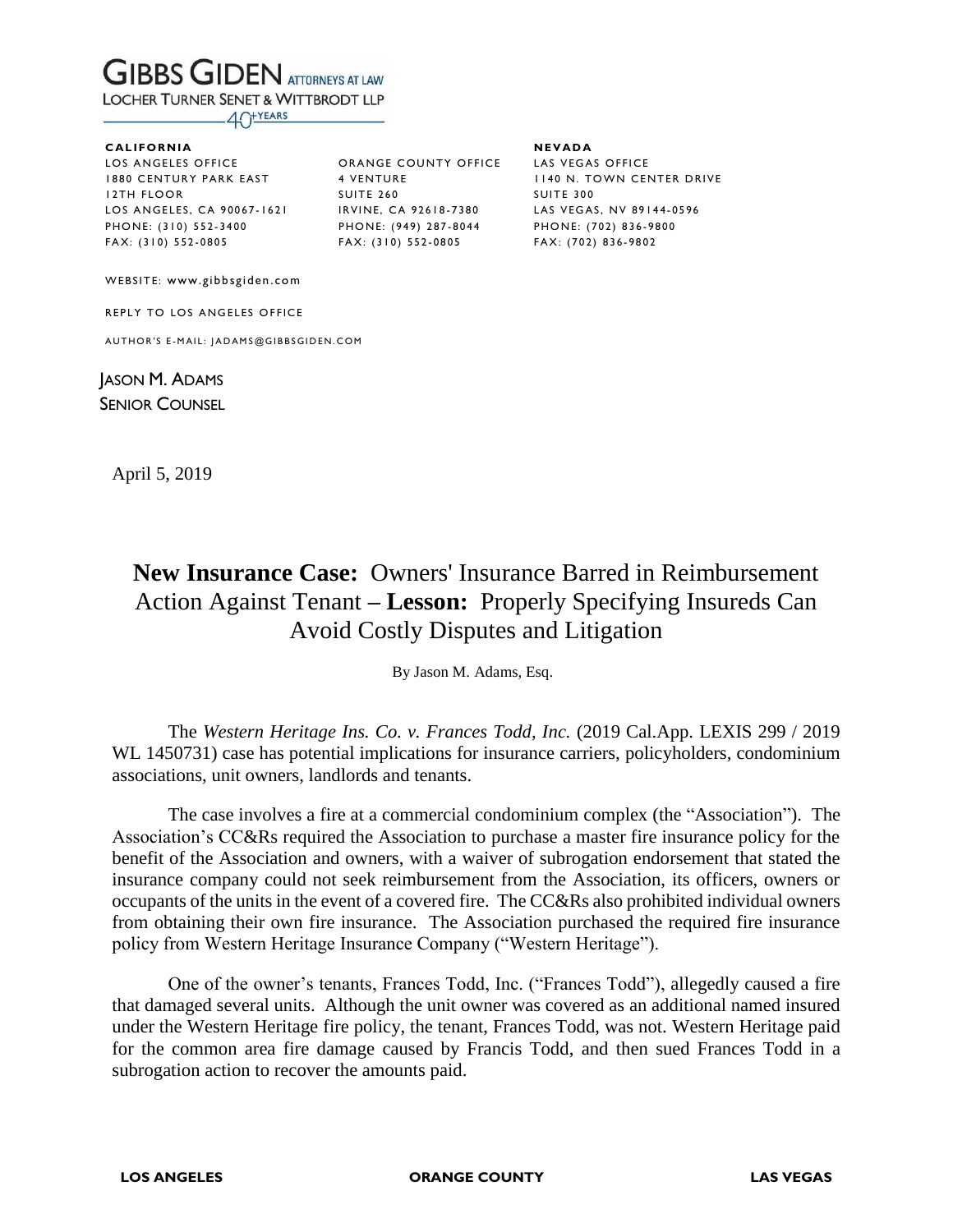### GIBBS GIDEN LOCHER TURNER SENET & WITTBRODT LLP

A LIMITED LIABILITY LAW PARTNERSHIP

April 5, 2019 Page 2

Frances Todd filed a motion for summary judgement asking the court to dismiss Western Heritage's case. Frances Todd argued that it was reasonable for Francis Todd to expect to be covered by the unit owner landlord and/or Association's fire insurance policies. Frances Todd based its reliance on the terms of the lease agreement with the owner and the Association's CC&Rs, which expressly and/or impliedly stated that the landlord and/or Association would obtain the fire policy. Frances Todd further argued that Frances Todd should be covered as an "implied co-insured" under the Association's policy. Frances Todd concluded that if Frances Todd was an implied co-insured under the policy, then Western Heritage was unable to bring a subrogation action against them pursuant to the waiver of subrogation and requirements set forth in the CC&Rs.

Western Heritage countered by arguing that Frances Todd was not insured under the policy because Frances Todd had no contractual relationship with the Association, nor was Frances Todd a named insured under the policy. Western Heritage also contended that Frances Todd was not an implied insured because the language of the lease between Frances Todd and the owner did not require the owner landlord to procure fire coverage.

The Court disagreed with Western Heritage and found that Frances Todd was an implied insured under the policy. The Court noted the rule in California that precludes a subrogation action by a fire insurance company of a lessor against a lessee where a lessee's negligence causes a fire, but the policy is intended to benefit a lessee. The Court determined that the fire insurance policy was maintained for the benefit of Frances Todd and therefore Western Heritage could not seek subrogation from Frances Todd.

#### *What the case means for policyholders and insurance carriers*:

This case demonstrates the importance of making sure that the language of insurance policies conforms to the contractual requirements of the parties. It is prudent to have an experienced risk manager and legal counsel review the contractual requirements of the parties to make sure that adequate coverage is obtained so as to avoid costly legal disputes.

The *Western Heritage* case is beneficial to policyholders because it limits a fire insurance company's right to seek reimbursement from at-fault tenants in certain circumstances. Insurance coverage is more attractive to insureds when the insured does not have to worry about an insurance company paying a claim and subsequently suing the insured's tenant for reimbursement.

Conversely, the *Western Heritage* case is potentially problematic for insurance carriers depending on a court's willingness to adopt the concept of "implied insureds." Tenants who even potentially benefit from a policy will undoubtedly use the Western Heritage case to argue that they are "implied insureds" who are immune from subrogation actions from landlord or association carriers. Resolution of this issue will likely depend on how broadly or narrowly a court interprets the *Western Heritage* decision based on the facts of each particular case. In any event, the decision may cause fire carriers to pull back on their willingness to provide waiver of subrogation endorsements and/or result in increased premiums to account for potential tenant losses.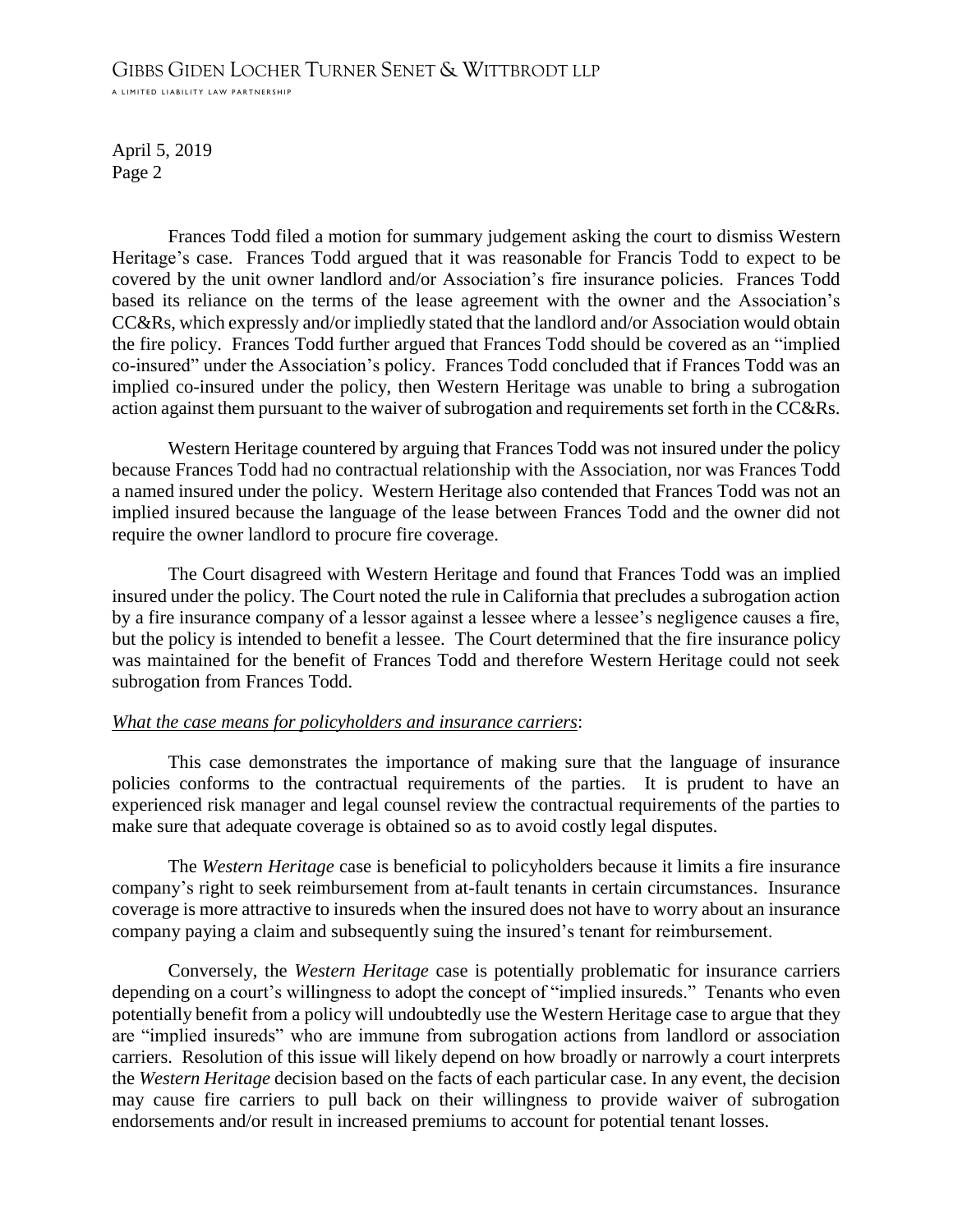A LIMITED LIABILITY LAW PARTNERSHIP

April 5, 2019 Page 3

#### *What the case means for condominium associations*:

Associations need to be cognizant of the fact that unit owners and their tenants will likely look to the association to provide fire insurance coverage absent clear language to the contrary in the association's CC&Rs. The association should also note that its fire insurance carrier may not be able to seek reimbursement from a unit owner's tenant if the tenant causes a fire. This could make fire cases more difficult to resolve.

Associations should review their CC&Rs and insurance policies to ensure that the provisions pertaining to these issues clearly achieve the Association's desired intent.

#### *What the case means for unit owners acting as landlords and their tenants*:

Similar to the above, unit owners acting as landlords should note that their tenants may be looking to the owner and/or association to procure fire insurance absent clear language to the contrary in the association's CC&Rs and/or lease agreement.

Landlords and tenants should review their leases and confirm that the lease clearly defines which party has the burden of procuring what types of insurance. In the *Western Heritage* case, the court noted that a lease agreement should be read to place the burden on the lessor to insure the premises against lessor and lessee negligence. Thus, the burden was on the landlord to procure fire insurance for the benefit of both lessor and lessee. Therefore, the tenant was covered under the Association's master policy, which was intended to cover the owner. Had the language of the lease been different, the tenant may have been left facing a subrogation action.

Unit owners may consider requiring tenants to maintain (a) their own contents coverage and (b) a rental (tenants) dwelling policy with general liability coverage that will cover both the tenant and landlord. The renter likely cannot obtain a policy for damage to the structure/common area because the renter is in possession, not ownership, and probably has no insurable interest in the structure.

Careful drafting of the applicable lease provisions at the outset can serve to clarify the ambiguities that were present in the *Western Heritage* case and prevent issues down the road.

#### *Conclusion*:

The *Western Heritage* case highlights the interconnectivity of insurance coverage and the impact of one policy on several different parties (association, owners, landlords, and tenants), agreements (CC&Rs and lease agreements) and areas of law (insurance, common interest development, and landlord/tenant).

Again, it is critical that all parties involved consult legal and insurance professionals who are familiar with both the relevant areas of insurance and corresponding areas of law in order to